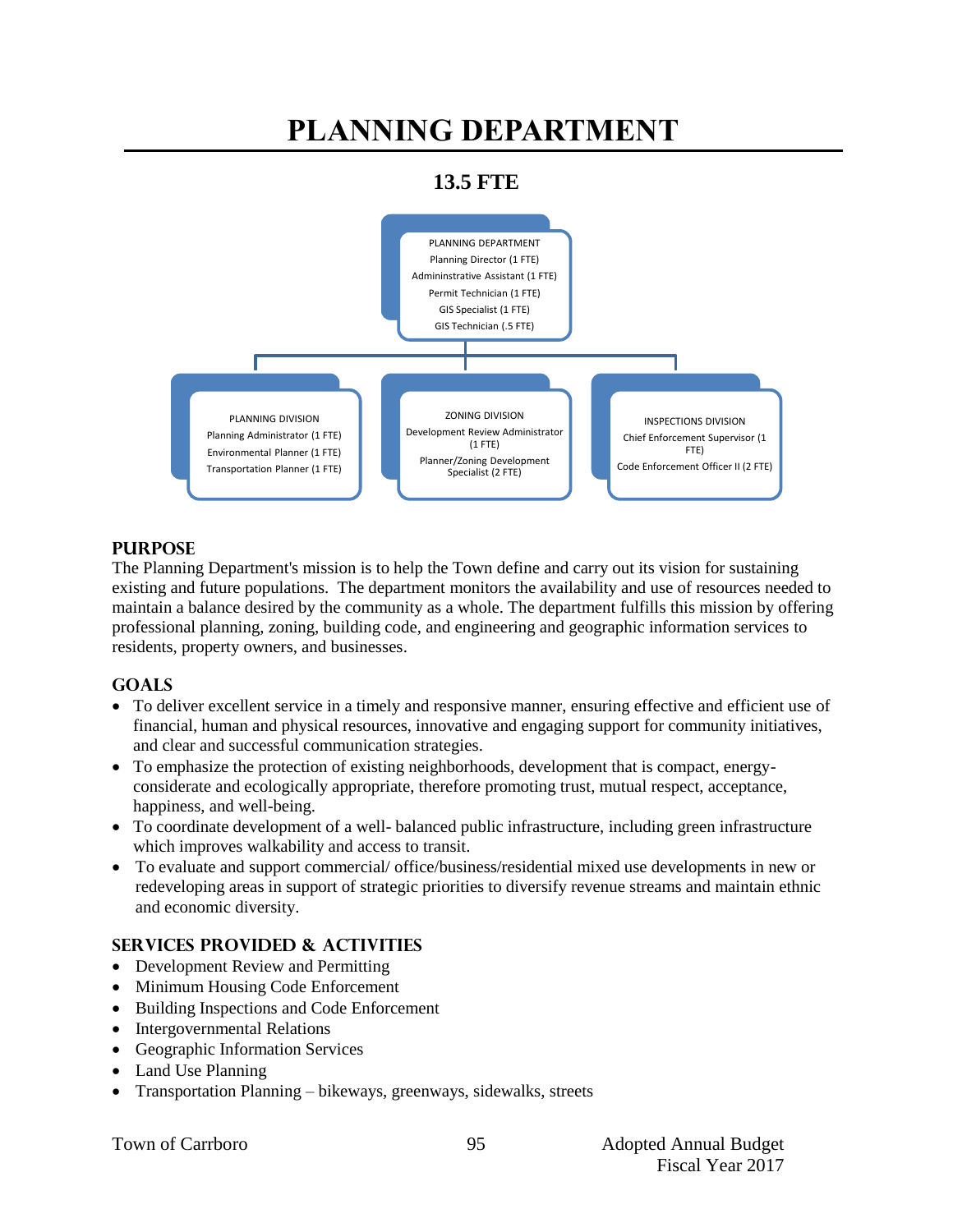- Environmental Planning
- Engineering Review Services
- Storm Water, Floodplain, and Watershed Management
- Energy Planning and climate protection/resiliency
- Staff Support for Advisory Boards

#### **PREVIOUS YEAR ACCOMPLISHMENTS**

- Completion of Bolin Creek, Phase 1B multi-use path permitting and authorization to proceed with construction to begin May 16, 2016.
- Certificates of Occupancy for 54 new residential units valued at \$13.2 M; 51,273 square feet of renovated and 5,749 square feet of new commercial permit activity valued at \$4.2 M and \$448 K respectively.
- Initiation of community strategic energy planning initiative.
- Continued recognition of Earth Hour.
- Coordinated Town's Bee City designation and activities.
- Provided staff support to the mediation process led by the Dispute Settlement Center for the Lloyd Farm development.
- Developed and offered 'Zoning 101' to the Lloyd-Broad Neighborhood.
- Launch of social media presence via listserve[, http://www.townofcarrboro.org/list.aspx](http://www.townofcarrboro.org/list.aspx) and publishing information via Twitter: @CarrboroPZI.

#### **UPCOMING FISCAL YEAR OBJECTIVES**

- Complete a Parking Management planning process (*Priorities 2 and 5*).
- Support County and Town efforts to consider 203 S. Greensboro property as a potential location for the Southern Branch Library (*Priorities 2 and 5*).
- Coordinate construction of Bolin Creek Phase 1B greenway and design of Morgan Creek greenway (*Priorities 3 and 5*).
- Complete design process for sidewalk on South Greensboro Street (*Priority 3*).
- Coordinate follow-up related to Climate Action Plan to help the Town support ongoing sustainability of local energy efficiency efforts including outreach, new renewable energy projects, urban forestry, stormwater management, and reduced emissions from the transportation sector (*Priority 5*).
- Coordinate transition to and implementation of land use permit, building permit, and code enforcement software and web portal system.
- Evaluate changes in proposed update/reorganization of city and county planning and development regulations and schedule necessary amendments (*Priority 5*).
- Support the Board of Aldermen in its exploration of incorporating equity in the Town's policies and programs and its consideration of strategic or comprehensive planning and the ongoing role of Carrboro Vision2020 in decision-making (*Priorities 1 through 5*).
- Assist with evaluation of stormwater management options, such as a stormwater utility, to minimize private and public property impacts and maximize resiliency in relation to rainfall and other weather events (*Priority 5*).
- Continue the Town's efforts to address the requirements of the Jordan Lake Existing Development requirements (*Priority 5*).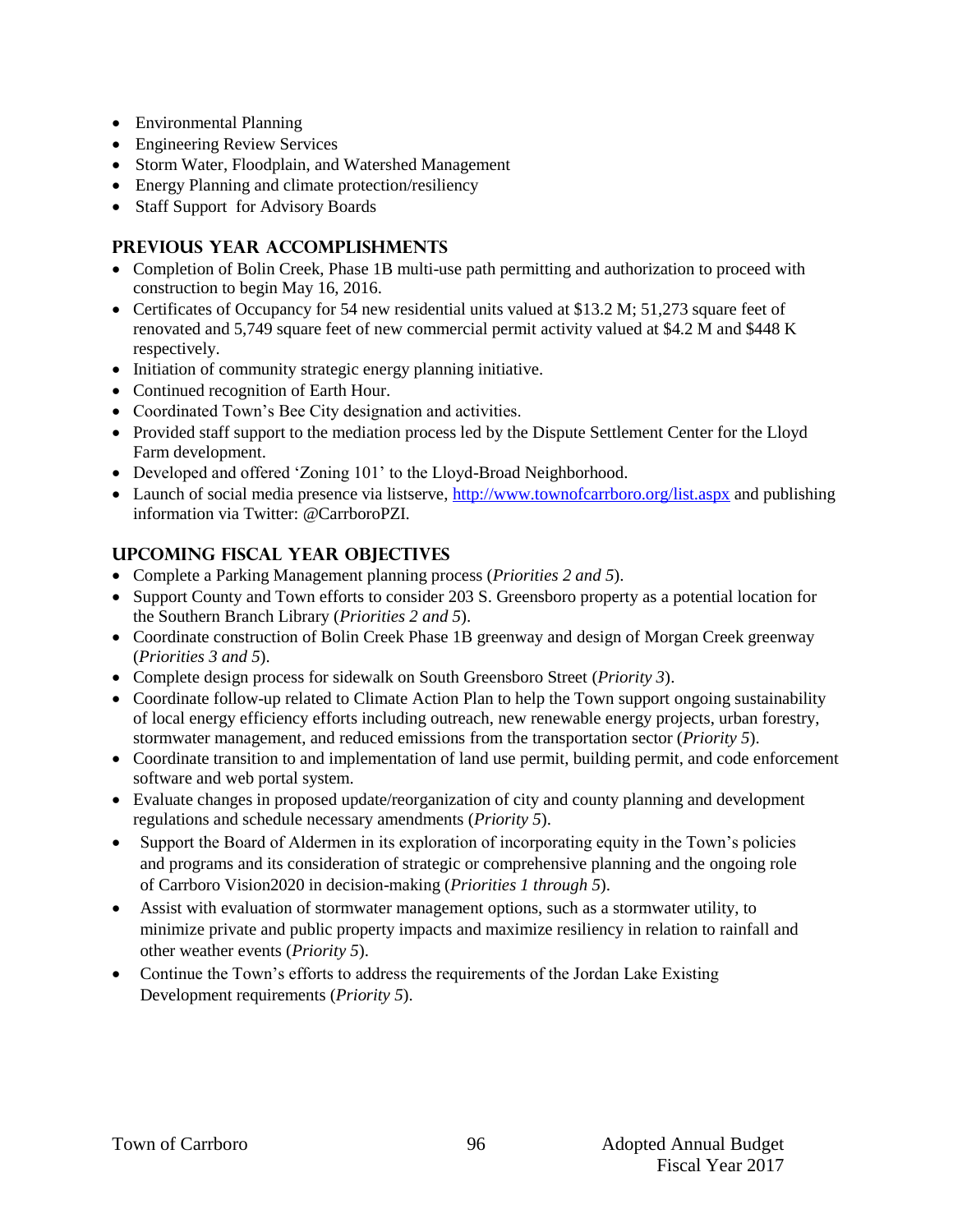#### **BOARD PRIORITIES**

Diversify revenue stream.

Enhance and sustain quality of life/place issues for everyone.

Protect historic neighborhoods and maintain Carrboro's unique identity.

#### **OBJECTIVES**

- 1. Evaluate and schedule completion of Comprehensive LUO review/update.
- 2. Evaluate need for strategic or comprehensive planning/update.

#### **PERFORMANCE MEASURES**

|                                                                                                 | FY2013-14<br><b>ACTUAL</b> | FY2014-15<br><b>ACTUAL</b> | FY2015-16<br><b>ESTIMATED</b> | FY 2016-2017<br><b>PROJECTED</b> |
|-------------------------------------------------------------------------------------------------|----------------------------|----------------------------|-------------------------------|----------------------------------|
| # of LUO Amendments                                                                             | 13                         | 9                          | $\overline{4}$                | 5                                |
| # of Conditional Use<br>Permits                                                                 | $\mathbf{1}$               | $\mathbf{1}$               | $\overline{2}$                | $\overline{2}$                   |
| # of Special Use Permits                                                                        | $\overline{2}$             | $\mathbf{1}$               | 1                             | $\overline{2}$                   |
| # of Zoning Permits                                                                             | 93                         | 94                         | 90                            | 85                               |
| # of Bldg Permits for<br>New Residential Units in<br>Town                                       | 50                         | 59                         | 36                            | 100                              |
| <b>Estimated Building</b><br><b>Permit Construction</b><br>Value for New<br>Residential in Town | \$10.3 M                   | \$13.2 M                   | \$8.5M                        | \$10M                            |
| <b>Estimated Building</b><br>Permit Value for New<br>Commercial in Town                         | \$4.7 M                    | \$4.8M                     | \$1.9M                        | \$4.9M                           |
| # of Cos Issued for New<br><b>Residential Units in</b><br>Town                                  | 67                         | 54                         | 50                            | 40                               |
| Inspections per day per<br><b>Inspector FTE</b>                                                 | 10.4                       | 8.8                        | 9.2                           | 10.0                             |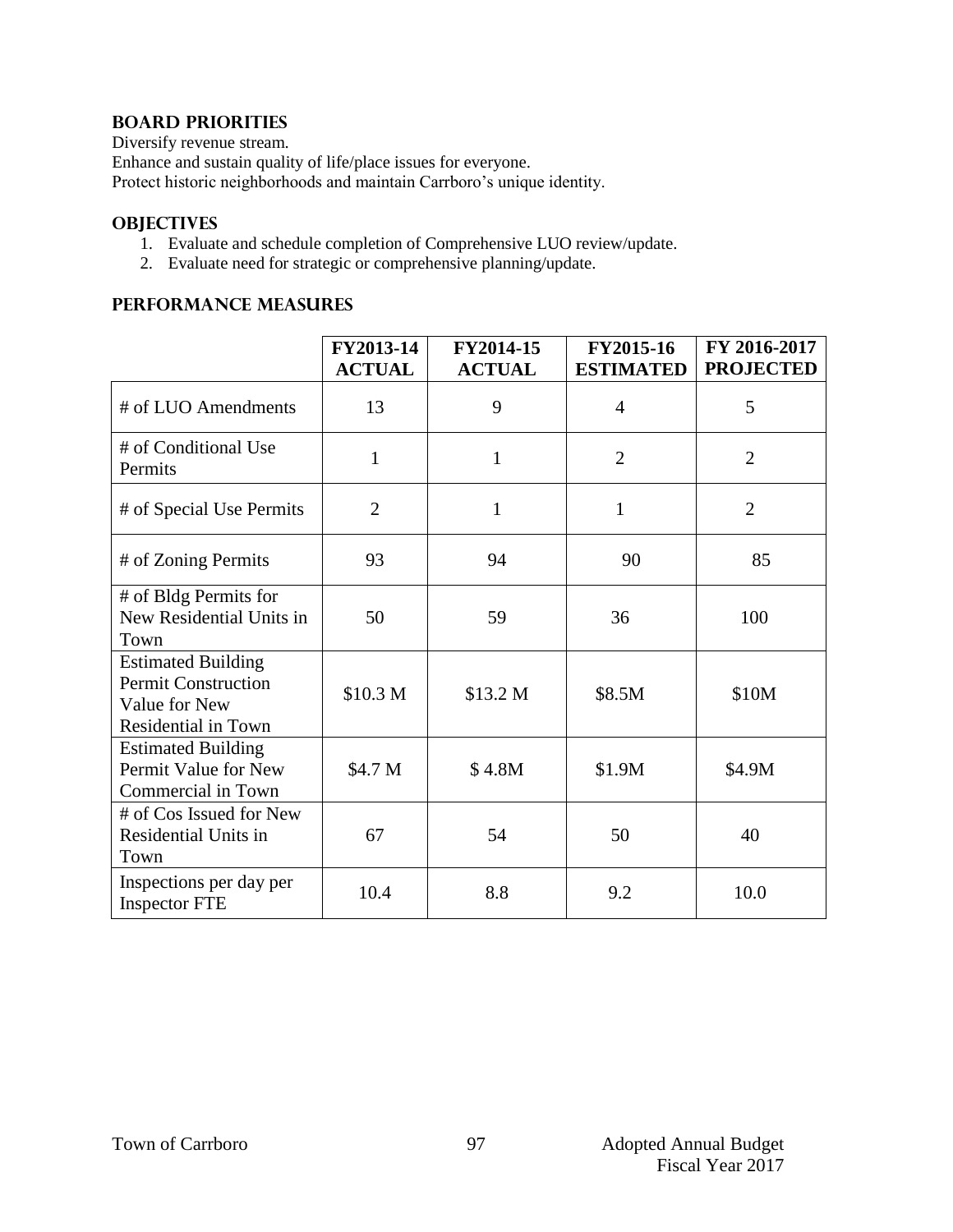#### **DEPARTMENT Budget summary**

|                  |              |               | 2015-16        | 2016-17        |               |
|------------------|--------------|---------------|----------------|----------------|---------------|
|                  |              | 2014-15       | <b>ADOPTED</b> | <b>ADOPTED</b> | $PCT$         |
|                  |              | <b>ACTUAL</b> | <b>BUDGET</b>  | <b>BUDGET</b>  | <b>CHANGE</b> |
| <b>PERSONNEL</b> |              | 1,028,544     | 1,080,580      | 1,123,016      | 3.9%          |
| <b>OPERATING</b> |              | 175,445       | 269,667        | 261,865        | $-2.9\%$      |
|                  | <b>TOTAL</b> | \$1,203,988   | \$1,350,247    | \$1,384,881    | $2.6\%$       |

#### **CHANGES IN BUDGET from PRIOR YEAR ADOPTED BUDGET**

Operations decreased with decrease in fuel, uniform, conferences, travel and contractual services costs.

## *Division Level Summaries*

### **SUPERVISION**

|                  |              |                          | 2015-16                         | 2016-17                         |                        |
|------------------|--------------|--------------------------|---------------------------------|---------------------------------|------------------------|
|                  |              | 2014-15<br><b>ACTUAL</b> | <b>ADOPTED</b><br><b>BUDGET</b> | <b>ADOPTED</b><br><b>BUDGET</b> | $PCT$<br><b>CHANGE</b> |
| <b>PERSONNEL</b> |              | 468.045                  | 487,750                         | 536,395                         | 10.0%                  |
| <b>OPERATING</b> |              | 162,551                  | 240,015                         | 240,815                         | $0.3\%$                |
|                  | <b>TOTAL</b> | \$630,596                | \$727,765                       | \$777.210                       | $6.8\%$                |

#### **changes in budget from prior year adopted budget**

The change in personnel reflects the addition of a part-time GIS Technician. Operations increased due to an increase in engineering services.